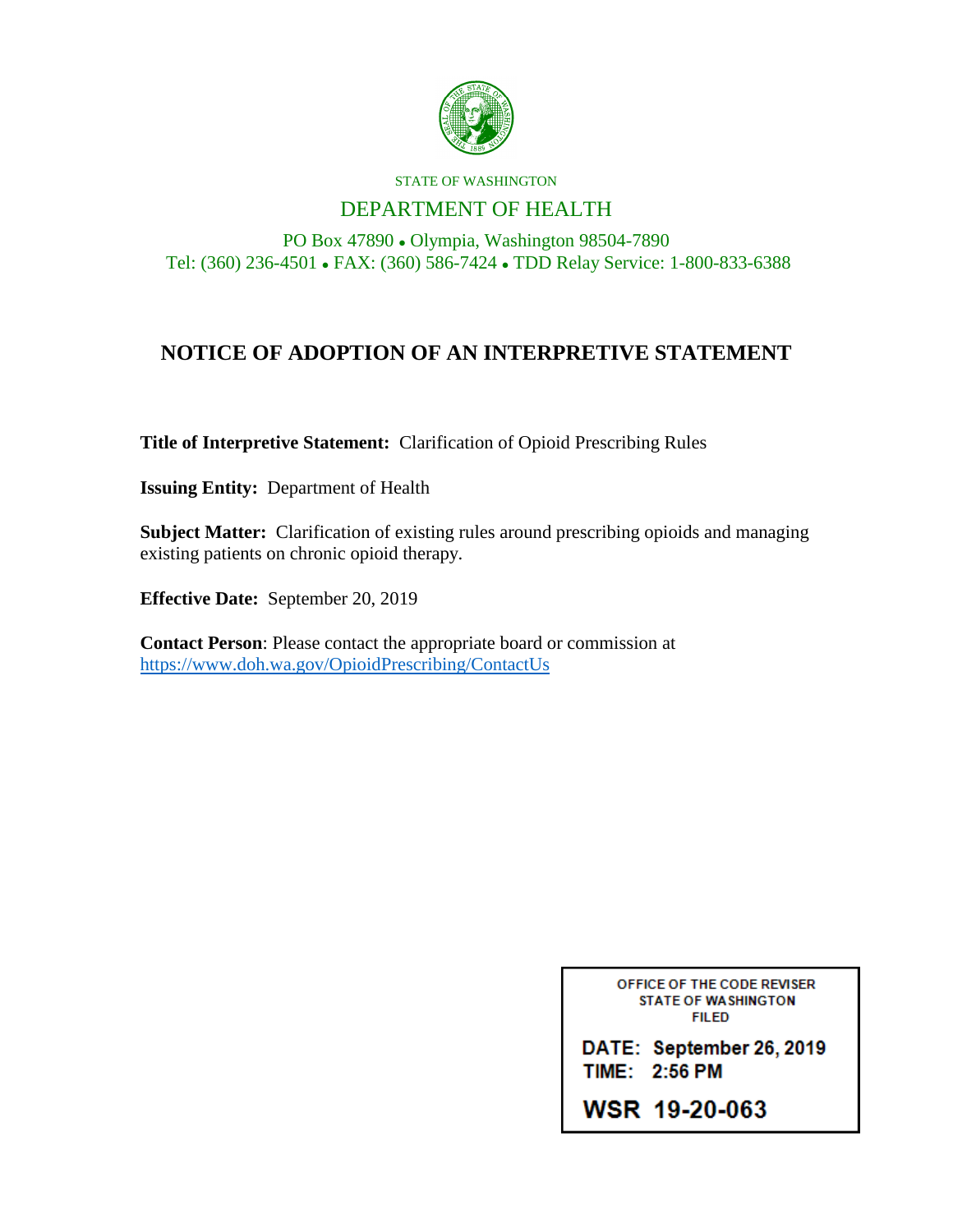

STATE OF WASHINGTON

## DEPARTMENT OF HEALTH

*Olympia, Washington 98504*

September 20, 2019

Re: Clarification of opioid prescribing rules

Dear Provider,

The Washington State Department of Health and its partner boards and commissions have received reports of patients on chronic opioid therapy whose opioids have been rapidly tapered or discontinued. We are also hearing reports of patients on chronic opioid therapy who are unable to find providers willing to care for them. The appropriate treatment of pain is an integral part of clinical medicine. The purpose of this letter is to help you better understand the existing rules around prescribing opioids and managing existing patients on chronic opioid therapy so that you feel comfortable continuing to care for these individuals.

## *Dose Restrictions*

The [Washington State opioid prescribing rules](https://www.doh.wa.gov/ForPublicHealthandHealthcareProviders/HealthcareProfessionsandFacilities/OpioidPrescribing/HealthcareProviders) do **not** set a regulatory limit on the daily dosage of opioids that can be prescribed in the state. When opioids are started, the [Centers for Disease](https://www.cdc.gov/mmwr/volumes/65/rr/rr6501e1.htm?CDC_AA_refVal=https%3A%2F%2Fwww.cdc.gov%2Fmmwr%2Fvolumes%2F65%2Frr%2Frr6501e1er.htm)  [Control and Prevention \(CDC\)](https://www.cdc.gov/mmwr/volumes/65/rr/rr6501e1.htm?CDC_AA_refVal=https%3A%2F%2Fwww.cdc.gov%2Fmmwr%2Fvolumes%2F65%2Frr%2Frr6501e1er.htm) recommend that providers prescribe the lowest effective dose, use caution when prescribing opioids at any dosage, and avoid **escalating new chronic pain patients** to doses greater than 90 mg MME per day or carefully justify a decision to do so based on an assessment of benefits and risks. While we support these recommendations, we do not use the CDC opioid prescribing guideline to determine if a violation of the opioid rules has occurred. Under Washington State rules, if a healthcare provider believes a patient being treated for chronic pain needs more than 120 mg MME per day to adequately address their pain, the healthcare provider is generally required to consult with a pain specialist. There are multiple mechanisms for accomplishing the consult requirement described in the rules, and the rules provide an exception to this consult requirement, described below.

## *Patients on High-Dose Chronic Opioid Therapy*

Neither the Washington State opioid prescribing rules nor the CDC opioid prescribing guideline support rapidly tapering or discontinuing opioids for patients on existing opioid doses exceeding 90 mg MME per day under most circumstances. Abruptly tapering or discontinuing opioids in a patient who is physically dependent may cause serious patient harms including severe withdrawal symptoms, uncontrolled pain, psychological distress, and in rare instances, suicide.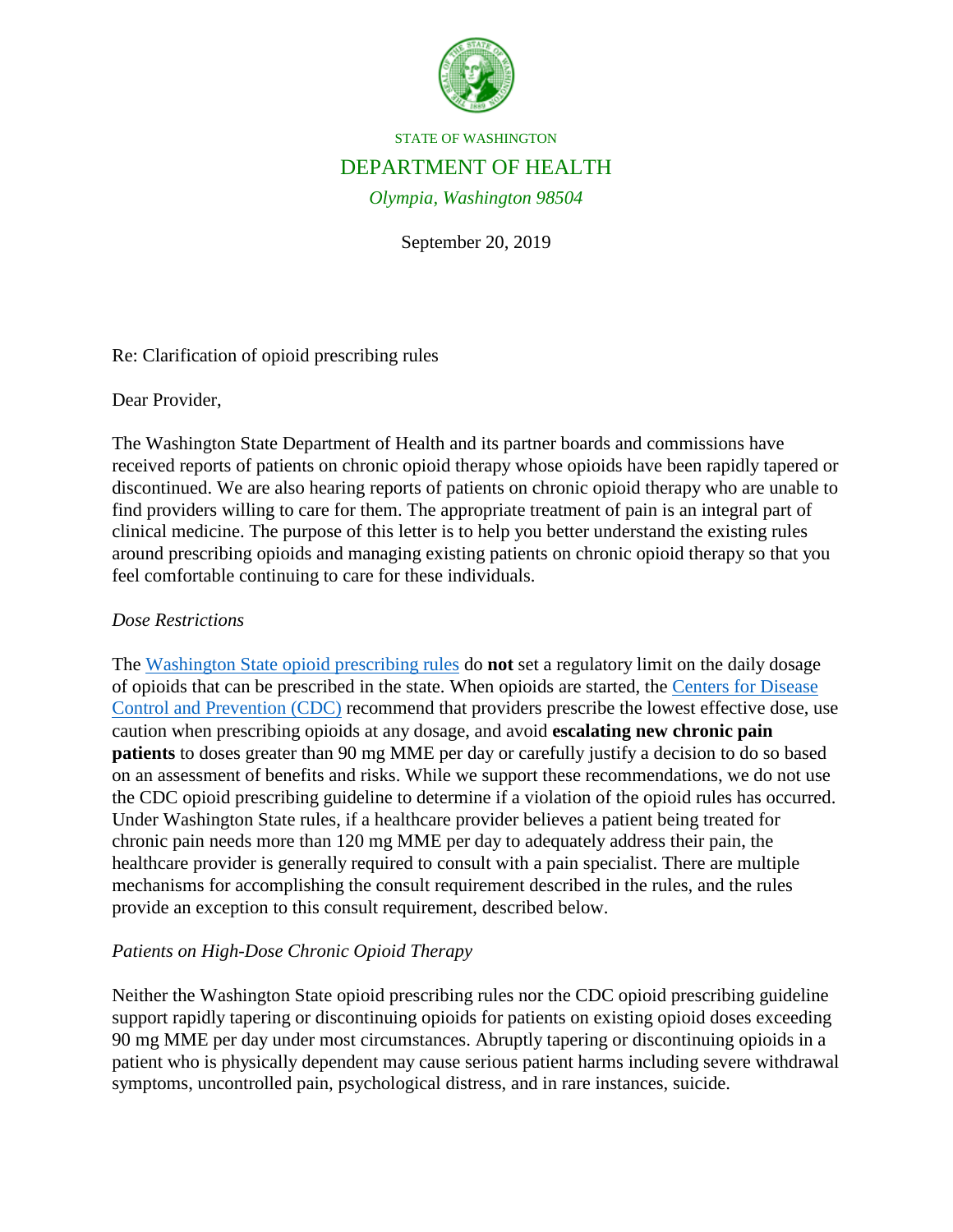Clarification of opioid prescribing rules Page 2 September 20, 2019

Healthcare providers accepting new patients on chronic opioid therapy that exceeds 120 mg MME per day should not feel pressured to change a patient's current opioid dose until an appropriate assessment suggests that a change is indicated. Under Washington's rules, patients with chronic pain new to your practice and on high-dose opioids are exempt from mandatory pain specialist consultation requirements for the **first three months** of newly established care if the patient is being treated for the same condition(s); is on a stable and non-escalating opioid dose; has been compliant with written agreements and treatment plans; and has improved or stable function at the presenting dose. During this time period, the healthcare provider should evaluate the benefits and risks of chronic opioid therapy and determine if any tapering can or should be done. This critical time of re-evaluation of their opioid regimen is an opportunity to develop a stronger therapeutic rapport with your patient and to integrate non-opioid and nonpharmacologic therapies into a treatment plan offering valuable tools and skills for your patient to more safely self-manage pain and improve their quality of life.

According to Washington State opioid prescribing rules, tapering would be expected for patients on chronic opioid therapy when one or more of the following occurs:

- The patient requests tapering;
- The patient experiences a deterioration in function or pain; ¥,
- The patient is noncompliant with the written agreement;  $\mathbf{L}$
- ä, Other treatment modalities are indicated;
- $\mathbf{r}$ Evidence of misuse, abuse, substance use disorder, or diversion;
- $\mathbf{r}^{\prime}$ The patient experiences a severe adverse event or overdose;
- $\mathcal{L}^{\pm}$ Unauthorized escalation of doses; or
- An authorized escalation of dose with no improvement in pain or function.

After the assessment period, if the patient is following a tapering schedule or the patient's pain and function are stable on a non-escalating dosage of opioids, a consultation is not required regardless of opioid dose. Tapering schedules should be slow enough to minimize withdrawal symptoms.

This letter is not intended to be a comprehensive review of the Washington State opioid prescribing rules. Instead, we have focused on the parts of the rules that seem to be causing the most confusion or apprehension. We encourage you all to take the time to read the new opioid prescribing rules in their entirety at:

[https://www.doh.wa.gov/OpioidPrescribing/HealthcareProviders.](https://www.doh.wa.gov/OpioidPrescribing/HealthcareProviders) Reading the rules counts towards continuing education credits required as part of the rule.